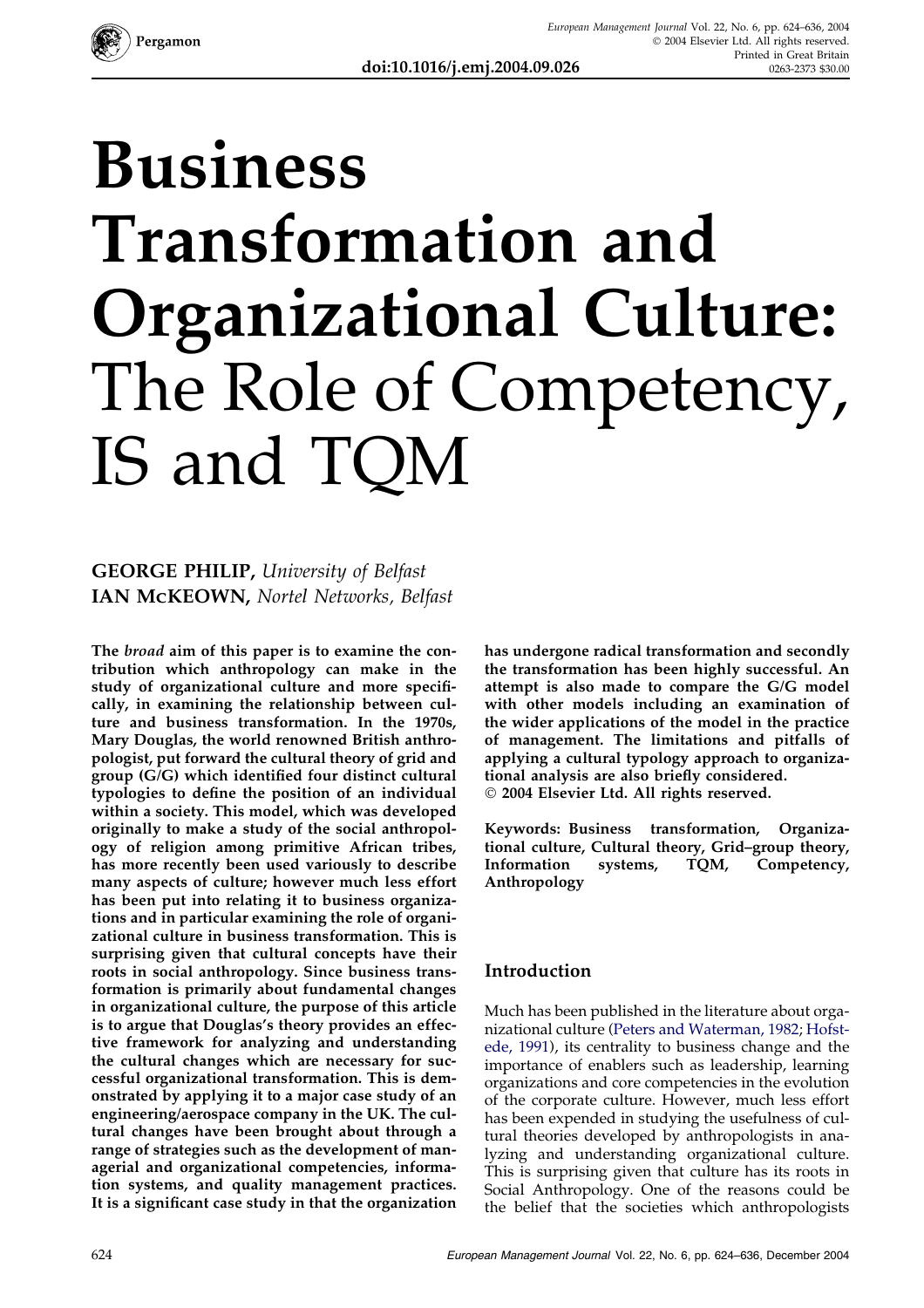study are quite distinct from those of the corporate organizations of today. The reality, however, is that in most countries organizations are often structured along similar lines to that of the society.

Against this background, the purpose of this paper is to argue that the cultural theory which was developed originally, by the famous British anthropologist Mary Douglas to study the social anthropology of religion in primitive African tribes, can shed significant light on the role of culture in transforming businesses in a world characterized by increased competition, globalization of markets and competitors and the enabling technologies which have permitted these dynamics to occur. The paper is organized into four parts. The first part outlines the relationship between culture and business transformation and the second part describes the methodology and, in particular, the key components of the cultural theory. The third part discusses the business transformation which has occurred in a major aerospace company in the UK and how Douglas's theory can be used to describe the significant cultural changes that had taken place. The final part makes a comparison of the G/G model with other models and the wider contribution which the model can make in the practice of management including its limitations.

#### Business Transformation and Organizational Culture—A Brief Review

Although business transformation is a concept very familiar to strategy writers it is not easy to find an all embracing definition for it in the literature. An attempt to create a common definition during a conference convened by the Corporate Renewing Centre in INSEAD resulted in a two-dimensional concept: 'A fundamental change in organizational logic which resulted in or was caused by a fundamental shift in behaviours' ([Muzyka](#page--1-0) et al., 1995). In other words business transformation is about bringing radical changes in organizational culture in terms of structure, processes and above all, people's attitudes, beliefs and behaviours. [Prahalad and Oosterveld \(1999\)](#page--1-0) identified a number of characteristics of successful business transformation, all of which either implicitly or explicitly concern the different facets of organizational culture. First, transformation must not be a knee jerk reaction to reduce overheads or enhance return on investment, or reengineer processes with the help of information systems. Transformation must involve a complete rethink of a firm's strategies and processes based on ''a new concept of opportunity''. Second, top managers should provide the leadership and a new vision for the organization to compete in an entirely new way based on the identification of new pastures and opportunities. Thirdly, in business transformation, nothing is sacred. Transformation requires a fundamental shake up and/or dismantling of current perceptions, practices, attitudes and behaviours of all stakeholders of the organization. Fourth, no transformation is complete without the retraining of employees in new skills and competencies. Finally, transformation should be rolled out with incentives/sweeteners for employees in terms of better pay and conditions, developmental opportunities including enhanced career prospects. In a nutshell, then, successful transformation is about breaking the cultural mould of the organization which has been frozen in time.

The impetus/motivation for the research came from a number of sources. Firstly, given the need to respond rapidly to the constant economic upheaval, incessant technological changes and the globalization of markets, business transformation is an on-going challenge for all organizations. Secondly, few reported studies have examined the role of culture in transforming businesses and even fewer studies have taken an anthropological approach to this issue. Since cultural concepts have their roots in social anthropology, such an approach can provide significant insight into the study of organizational culture and, more importantly, in examining the role of culture in transforming business. The current longitudinal study is a modest yet significant attempt at empiricism and it seeks to explore the transformation which has taken place in a major engineering/aerospace company through fundamental changes in organizational culture. Finally, the cultural theory used here has a number of applications in the practice of management and these are also explored towards the end of this paper.

#### Research Methodology

For our study, we chose an aerospace/engineering company because it has undergone successful radical transformation from the late 1980s onwards. In fact this retrospective study covers the transformation of the company from 1987 to the early part of this century. We have considered a range of methods for conducting this study: case study, observation, surveys, archival analysis etc. Finally it was decided to use the case study approach as the primary means of collecting relevant information. This is because the research was primarily about 'how' business transformation occurs, and the researchers have no control over the behavioural events of the organization being researched and had to rely on contemporary events as they unfolded. Also the case study methodology fits in well with anthropological approaches to research. It bases itself on direct observation and interview and on the collection of critical factual material. A number of other sources were also used: consultation of strategy documents, financial reports and archival records. More importantly, one of the